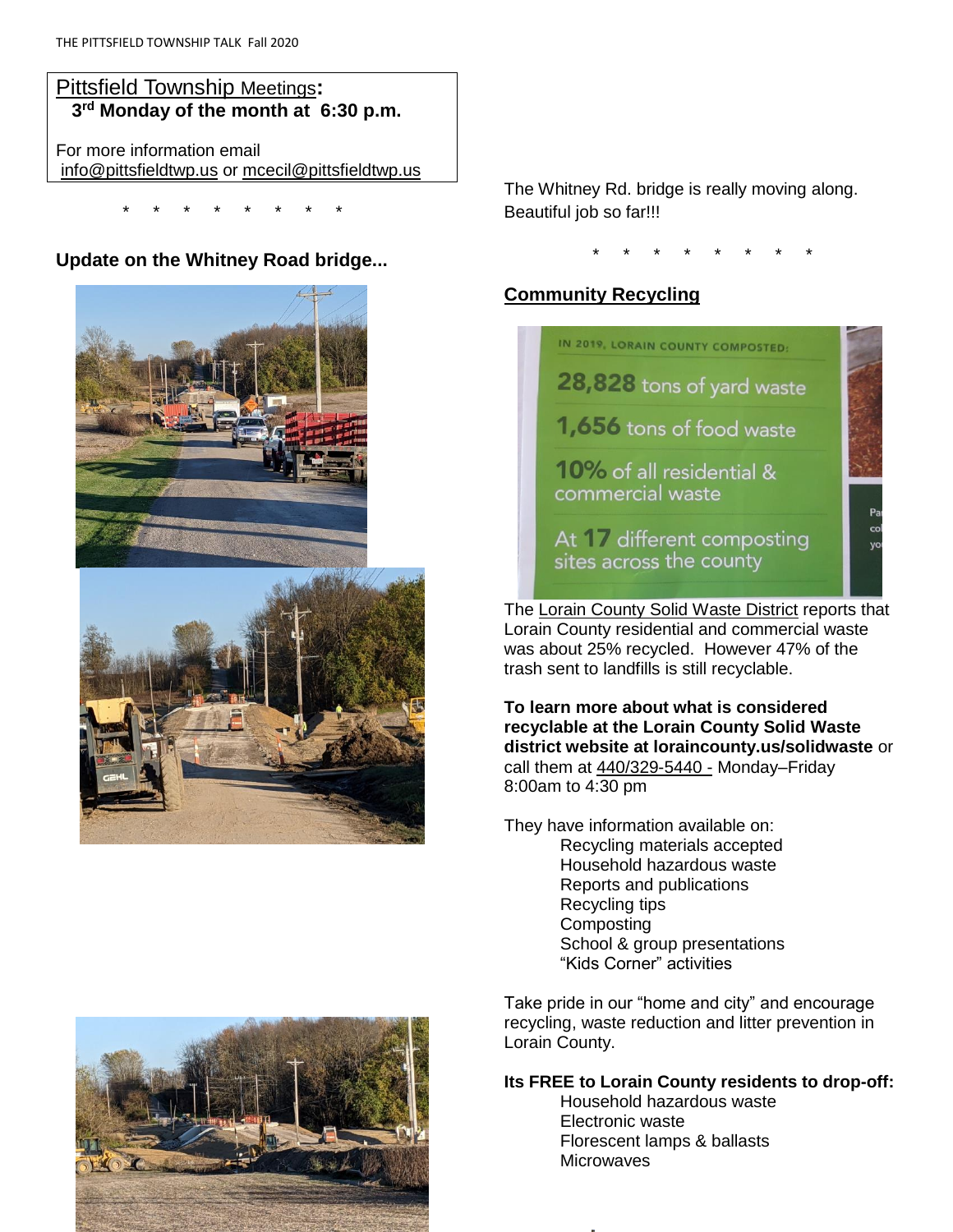Residential document shredding **Books** Mixed residential recycling – cans -glass bottles & food jars -food plastic containers #1 to #7 -cardboard & paper

**The Lorain County Collection Center is located at 540 S. Abbe Road, Elyria, OH.** 

**Hours - Wednesday 12-6 p.m. Saturday 9 a.m. - 3 p.m.**

 **\* \* \* \* \* \* \* \***

#### **CEMETARY NEWS**

My name is Kayla Linden and am 13 years old. My parents are Kurtis & Sarah Linden and my grandparents are Bob and Sandy Diedrick. I have two younger sisters, Claire and Leah, and am an active member of 4-H and also President of my 4-H club.

It was Memorial Day when I first realized how "outof-shape" the Pittsfield East Cemetery had looked. My Grandmother and I had been putting out flags for veterans when we couldn't find one of the graves. Plus one of my distant relatives' grave was covered by Yuka plants and a tree. That gave me the idea to clean up around there.



In July we started cleaning up a man's grave who had originally built the house next to my grandparents. Then we made our way down the

aisles. My  $4<sup>th</sup>$  great-uncle drove motorcycles and one of his adversaries was buried there. While cleaning up, I discovered a blackberry bush which seemed like it took FOREVER to get out. The prickly stems kept latching onto my hair.

In September my grandma and I went back and cleaned up some more. There were four gravestones that were covered by one bush! Those were mainly my great-grandfather's family and on one of them belonged to a baby! The next day, we went back and cleaned off some more. But I think the most thrilling part of my day was revealing a grave stone that was covered with all sorts of dirt and leaves! This grave belonged to Mr. Charles Turner. Not even my grandma knew that the grave was there!

Between July and September, I had spent eight or more hours gardening around the graves and hauled away four dump truck loads of debris. What I think the most important thing to take away from this is to always think about these people's lives who have shaped us to be the country we are today. We need to take care of them. They can't just magically appear and do the work themselves. That's literally impossible.

In conclusion, I genuinely had an awesome time at the Pittsfield East cemetery and would go back again just to do some more gardening.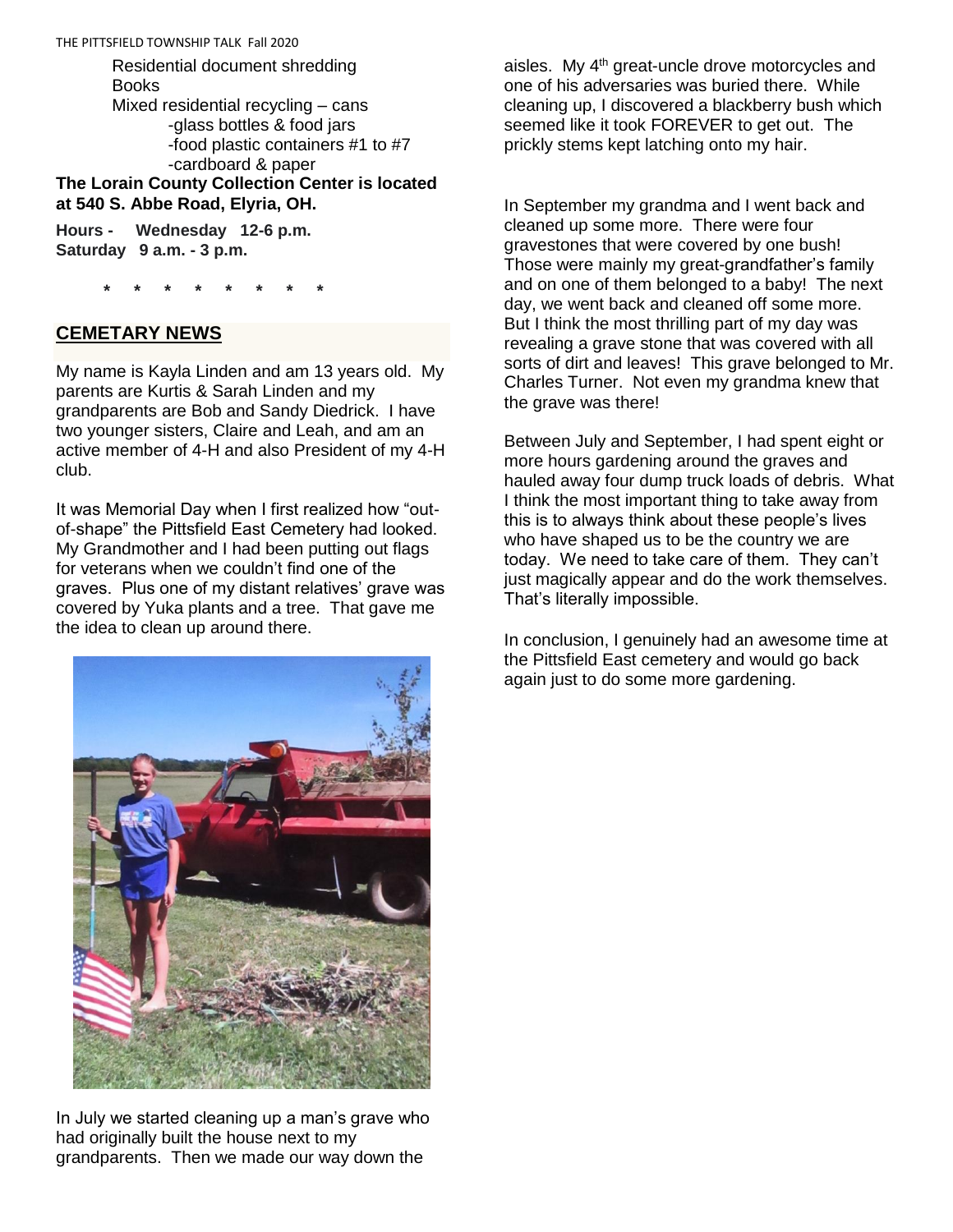#### THE PITTSFIELD TOWNSHIP TALK Fall 2020



Thank you Kayla for the GREAT job well done!!!



# **LORAIN COUNTY SHERIFF DEPT.**

The Lorain County Sheriffs Office has been advised on yet another scam going around. The scam artist is claiming to be Sgt. Jim Martin from the Lorain County Sheriffs Office.

We want to remind people that the Sheriff's Office will not ever call and inform anyone over the telephone that you have a warrant. The number that the scam artist is using is 440-426-9217. Should you receive a telephone call from this number DO NOT ANSWER and DO NOT give out any personal information.

# \* \* \* \* \* \* \* \*

# **PREPARING YOUR HOME FOR WINTER**

# Outside:

Spray around the house for pests Disconnect garden hoses and put away Clean up outdoor pots and bring inside Get outdoor furniture ready to store Bring in hanging plants Yard equipment to storage Organize snow equipment & check Prepare gardens for winter Protect shrubs with burlap

### Clean gutters

Check fuel tank for problems or % Make sure light fixtures are operating Put in driveway markers Check batteries in smoke detectors Pick up a bag of "Ice melt" for walks Feed the birds

# Inside:

Prevent water pipes from freezing (electrical tape) Assess extra insulation needs Maintain your humidifier





# **Townhall Rental**

Contact Elizabeth Zadorozny at **440-707-6772**